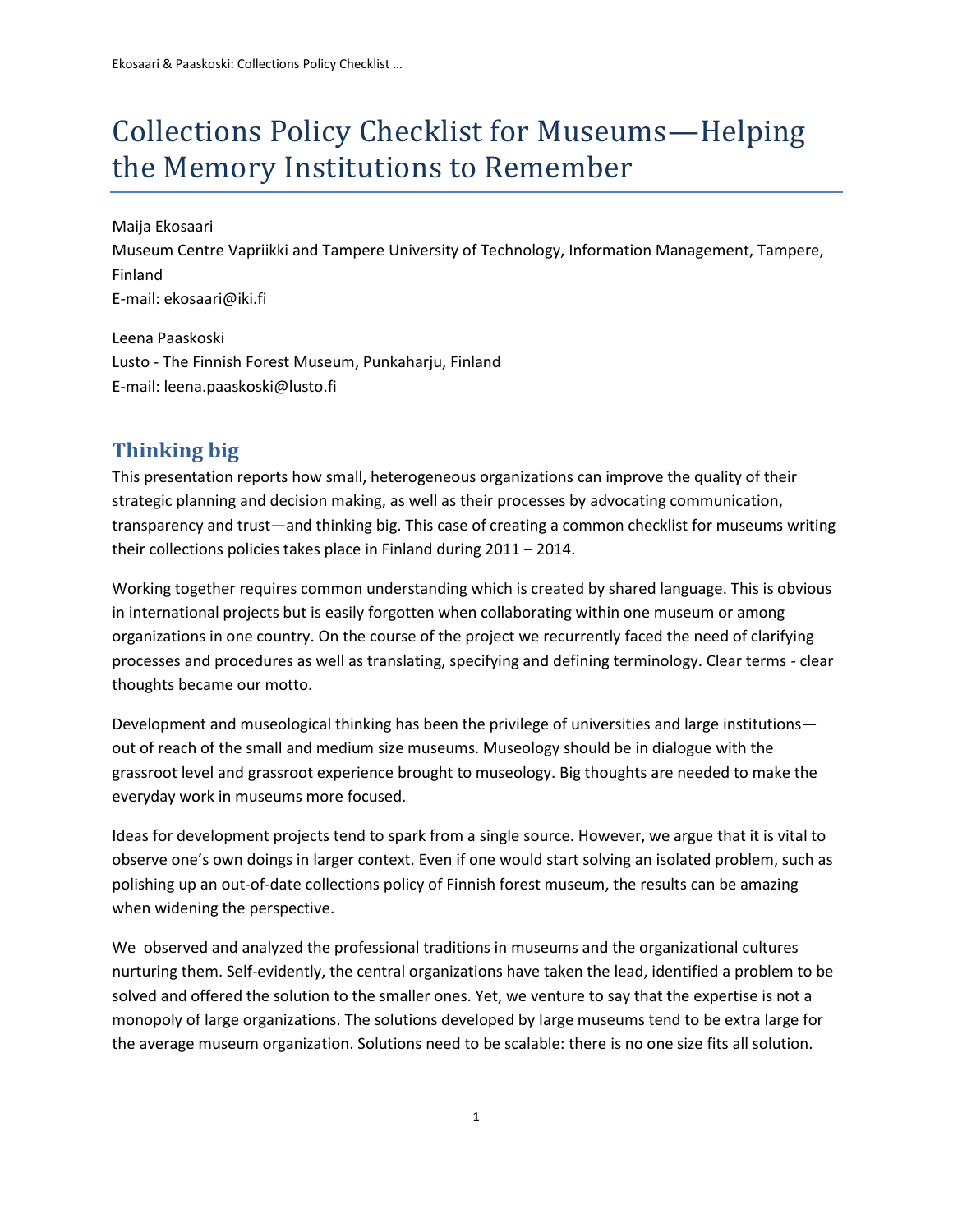We started from one challenge of one museum, but reasoned that it would concern many others within the next few years. When solving our own problem we were committed to find scalable solutions which could be shared with our colleagues. In doing so we also profited from their expertise.

In the beginning of the project we had to overcome some psychological obstacles. Firstly, traditionally we have emphasized the differences: the differences of collections, of size, of museal processes. It has been a valid argument for not to solve common problems around the same table. Secondly, me and my fellow writers were in no position to pass laws or even recommendations. How could we reach our target audience, persuade them to listen to us, and to try out our suggestions?

## **Collections Policy Checklist for Museums**

In the very beginning of the project when charting what had been done elsewhere, we had to tackle the challenge of language: there wasn't an established terminology covering museum processes, such as documentation and collections management, existing in Finland. We started by defining "an object", "a collection", "documentation" and a set of other key terms as they were used in Finnish museums. When doing background research in Swedish, English and French we couldn't but notice that also the scope of terms tend to vary country by country. Therefore, we urge the reader to look at the definitions behind the terms and find the corresponding concepts from their own organization and language before going further.

*Kokoelmapolitiikka (en: Collections Policy): A collections policy is a document prepared by a museum on aims, courses of action and principles of collections policy and the forms of operation and methods applied in their implementation. A collections policy document describes the museum's collections management and its related processes.*

*Kokoelmahallinta (en: Collections management): A mode of operation for museums comprising accessioning, collection management, collection care and the use of collections. Collections management is described in Collections Policy.* 

The Collections Policy as we understand it is a strategic document that offers a solid foundation for the museum processes defined in ICOM's definition of museum: acquisition, conservation, research, communication and use of collections. Our Collections Policy is a map to the history and significance of the collections. It reveals and explains the changing emphasis in the acquisition policy. It describes how the collections are taken care of and documented throughout their museum life, as well as how they can and cannot be used. It helps the museum to communicate its purpose and goals.

#### **How to get it done?**

All started from the need of one museum whose stakeholders required a refreshed Collections Policy. The same museum was facing increasing demands of openness, community outreach, efficiency and need to co-operate—just like many others. Rather than treating the challenges as isolated problems of one museum, these questions were voiced out.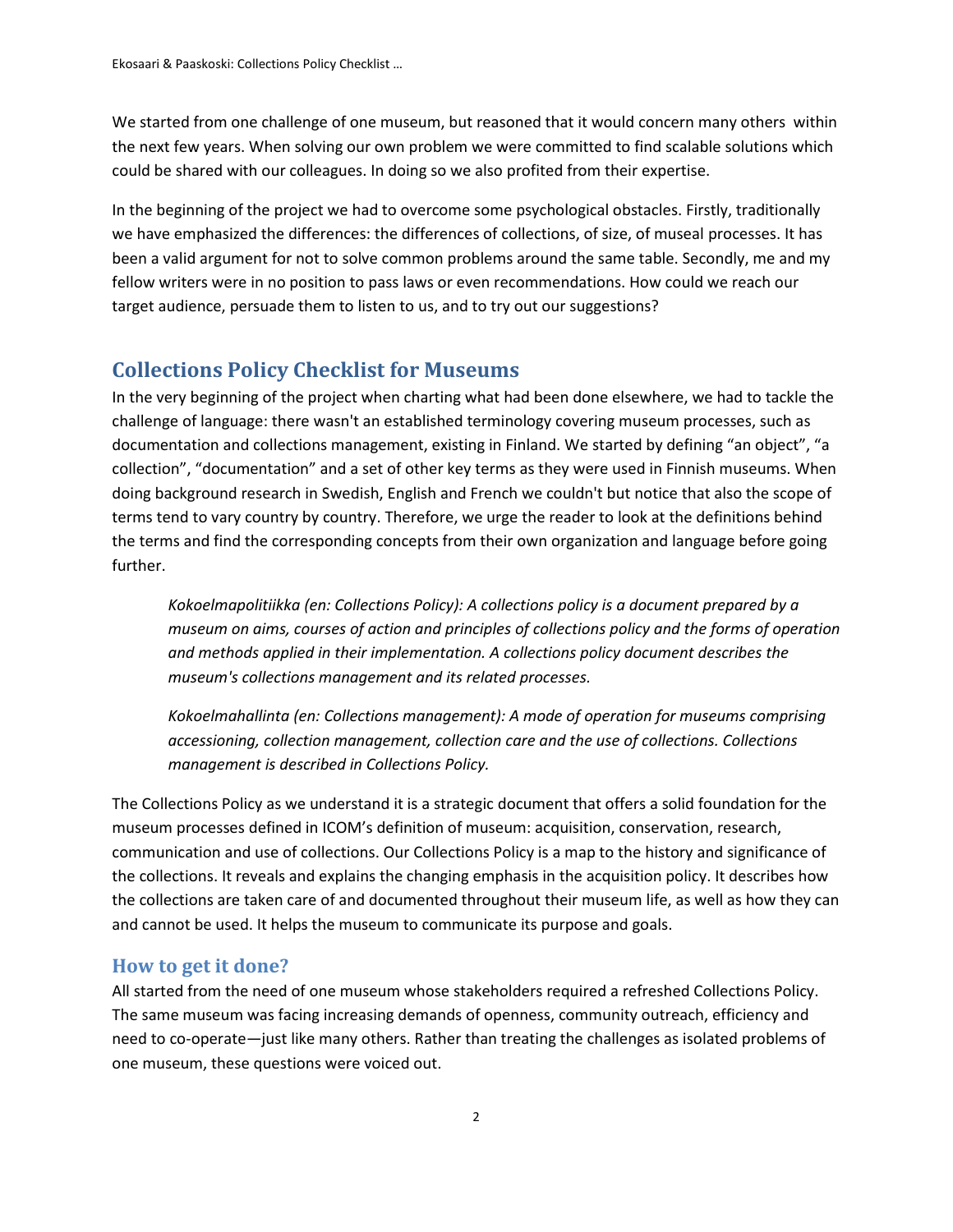We were initially shy to share the unfinished work and thought of strategies how to market our ideas. We knew how irritating it is when someone knows better than yourself how to do your job.

Brainstorming resulted with an outline for the written Collections Policy document as well as five mind maps encompassing the key aspects.

The outline proposes a flexible structure for the written collections policy. It poses questions to the writer who should answer them from the point of view of their own organization. The writer can skip those items in the Checklist that are not relevant. However, leaving something out is then a choice, not something forgotten to take into consideration. We suggested the museums form a team of specialists: collections managers, curators, museum technicians and conservators to work on their collections policy together. Drafting the collections policy can be done simultaneously by several teams who look at the ways their organization works—or should work.

The feedback from our closest colleagues encouraged us to go public. It was necessary to get wider understanding of the procedures of diverse museums in order to engage more museums. Letting the interested have their say, it was also easier for them to commit to the common goals. The project group set up a stand in a national museums conventions in 2013. The five mind maps covering the five sections of our Collections Policy Checklist were printed on tablecloths and displayed for participants to draw in and comment on. This outreach expanded the network of collaborating organizations into more than twenty.

#### **Concrete results**

The project brought many positive results: There was a wide acceptance and adaptation of the new Checklist and the working methods. Using a common checklist helped museums of all sizes to get a kick start in writing their own policies. Also National Museum of Finland used the Checklist.

Many national actors participated in working for the common goal. When professionals managing collections were asked to speak about their work, they didn't stop! To channel the newly found energy, the Finnish Museums' Association helped us plan a two-day writers's workshop and implemented it. The Museums Association also took responsibility to organize virtual and real meetings for the writers' peer support group. The terminology is becoming part of the practise. And the Checklist is used in vocational museum training. National Board of Antiquities and Museo2015 project made a web publication of the Checklist.

The Finnish Ministry of Education and Culture funded the translation of the working document in English as part of SAKU and SÄMPLE projects enabling us to share our work with colleagues abroad. It will be published in September 2014. The material of the Finnish writers' workshop will be adapted to a CIDOC training course module for international use.

Collections Policy Checklist for Museums was developed in a project that ended in 2013. The authors wanted to ensure that the material would be accessible afterwards. TAKO, a national task force of